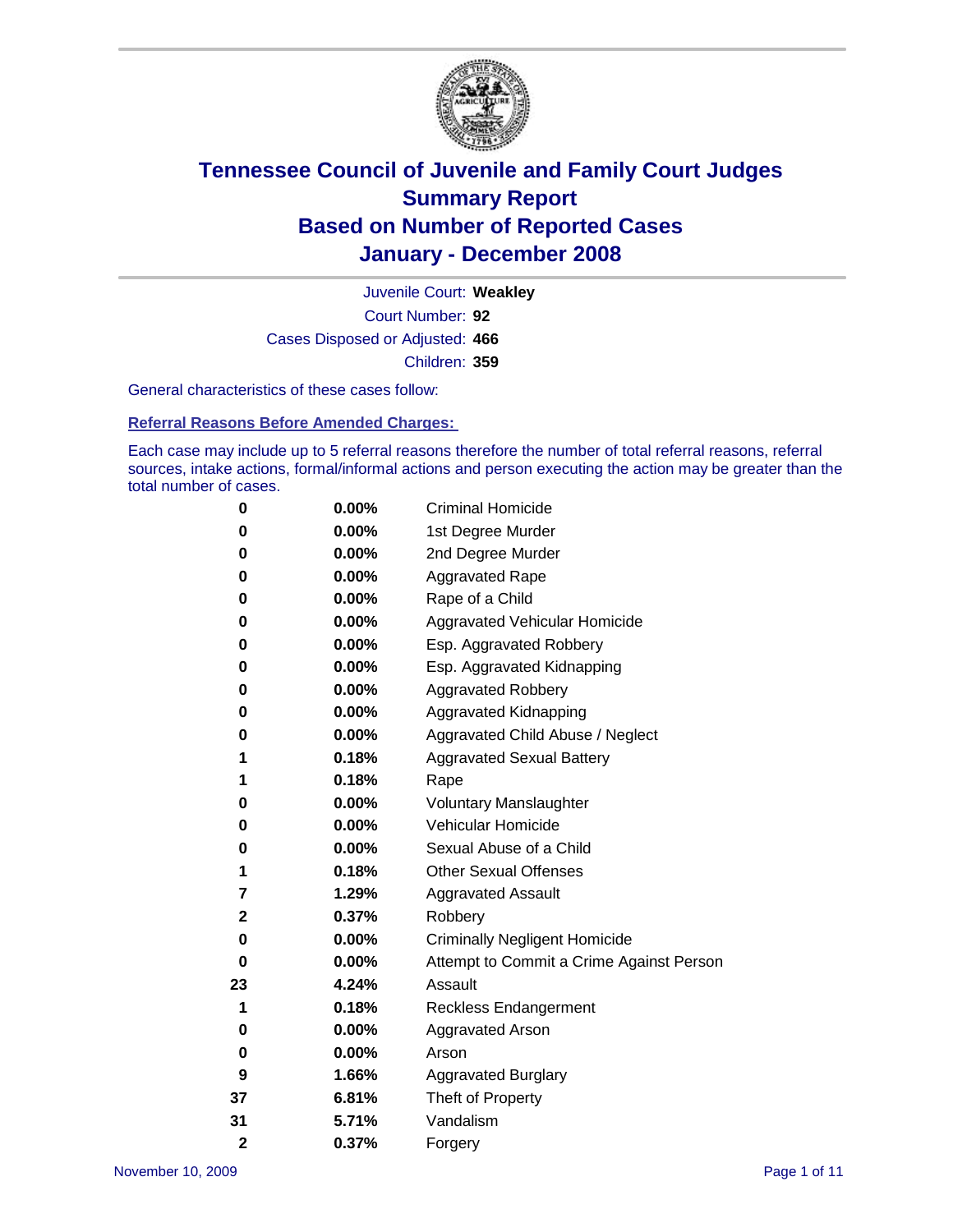

Court Number: **92** Juvenile Court: **Weakley** Cases Disposed or Adjusted: **466** Children: **359**

#### **Referral Reasons Before Amended Charges:**

Each case may include up to 5 referral reasons therefore the number of total referral reasons, referral sources, intake actions, formal/informal actions and person executing the action may be greater than the total number of cases.

| 0           | 0.00%    | <b>Worthless Checks</b>                                     |
|-------------|----------|-------------------------------------------------------------|
| 2           | 0.37%    | Illegal Possession / Fraudulent Use of Credit / Debit Cards |
| 9           | 1.66%    | <b>Burglary</b>                                             |
| 0           | 0.00%    | Unauthorized Use of a Vehicle                               |
| 0           | 0.00%    | <b>Cruelty to Animals</b>                                   |
| 0           | $0.00\%$ | Sale of Controlled Substances                               |
| 5           | 0.92%    | <b>Other Drug Offenses</b>                                  |
| 14          | 2.58%    | <b>Possession of Controlled Substances</b>                  |
| 0           | $0.00\%$ | <b>Criminal Attempt</b>                                     |
| 1           | 0.18%    | Carrying Weapons on School Property                         |
| 2           | 0.37%    | Unlawful Carrying / Possession of a Weapon                  |
| 1           | 0.18%    | <b>Evading Arrest</b>                                       |
| 0           | 0.00%    | Escape                                                      |
| 1           | 0.18%    | Driving Under Influence (DUI)                               |
| 27          | 4.97%    | Possession / Consumption of Alcohol                         |
| 4           | 0.74%    | Resisting Stop, Frisk, Halt, Arrest or Search               |
| 0           | 0.00%    | <b>Aggravated Criminal Trespass</b>                         |
| 8           | 1.47%    | Harassment                                                  |
| 1           | 0.18%    | Failure to Appear                                           |
| 3           | 0.55%    | Filing a False Police Report                                |
| 4           | 0.74%    | Criminal Impersonation                                      |
| 12          | 2.21%    | <b>Disorderly Conduct</b>                                   |
| 10          | 1.84%    | <b>Criminal Trespass</b>                                    |
| $\mathbf 2$ | 0.37%    | <b>Public Intoxication</b>                                  |
| 0           | 0.00%    | Gambling                                                    |
| 11          | 2.03%    | <b>Traffic</b>                                              |
| 0           | 0.00%    | Local Ordinances                                            |
| 1           | 0.18%    | Violation of Wildlife Regulations                           |
| 6           | 1.10%    | <b>Contempt of Court</b>                                    |
| 26          | 4.79%    | Violation of Probation                                      |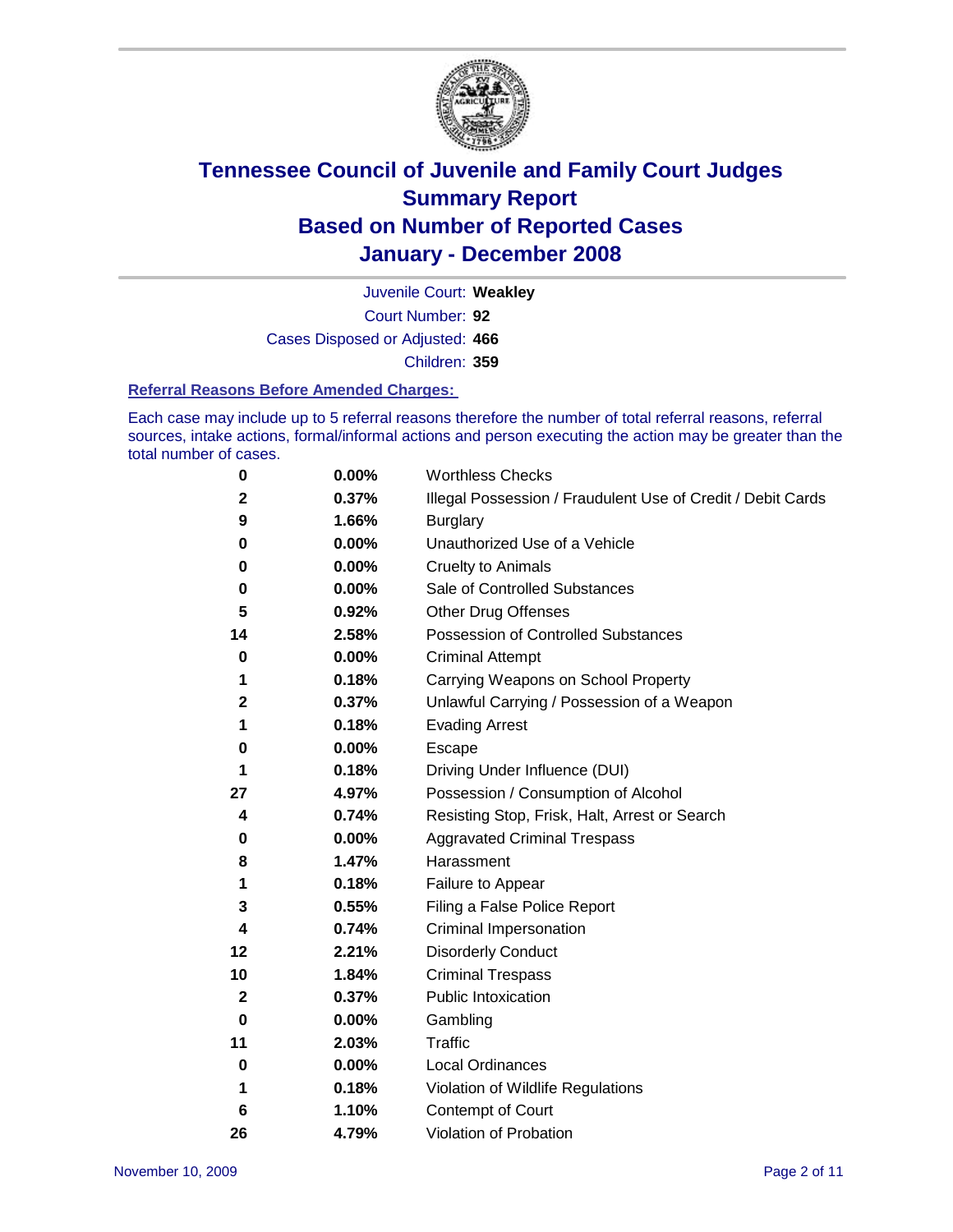

Court Number: **92** Juvenile Court: **Weakley** Cases Disposed or Adjusted: **466** Children: **359**

#### **Referral Reasons Before Amended Charges:**

Each case may include up to 5 referral reasons therefore the number of total referral reasons, referral sources, intake actions, formal/informal actions and person executing the action may be greater than the total number of cases.

| $\bf{0}$     | 0.00%    | Violation of Aftercare                 |
|--------------|----------|----------------------------------------|
| 12           | 2.21%    | Unruly Behavior                        |
| 137          | 25.23%   | Truancy                                |
| 9            | 1.66%    | In-State Runaway                       |
| 1            | 0.18%    | Out-of-State Runaway                   |
| 16           | 2.95%    | Possession of Tobacco Products         |
| 0            | 0.00%    | Violation of a Valid Court Order       |
| 9            | 1.66%    | Violation of Curfew                    |
| $\mathbf 2$  | 0.37%    | Sexually Abused Child                  |
| $\mathbf{2}$ | 0.37%    | <b>Physically Abused Child</b>         |
| 41           | 7.55%    | Dependency / Neglect                   |
| 4            | 0.74%    | <b>Termination of Parental Rights</b>  |
| 0            | $0.00\%$ | <b>Violation of Pretrial Diversion</b> |
| 0            | $0.00\%$ | Violation of Informal Adjustment       |
| 14           | 2.58%    | <b>Judicial Review</b>                 |
| 1            | 0.18%    | <b>Administrative Review</b>           |
| 0            | 0.00%    | <b>Foster Care Review</b>              |
| 14           | 2.58%    | Custody                                |
| 1            | 0.18%    | Visitation                             |
| $\mathbf{2}$ | 0.37%    | Paternity / Legitimation               |
| 0            | 0.00%    | Child Support                          |
| 0            | 0.00%    | <b>Request for Medical Treatment</b>   |
| 0            | 0.00%    | <b>Consent to Marry</b>                |
| 13           | 2.39%    | Other                                  |
| 543          | 100.00%  | <b>Total Referrals</b>                 |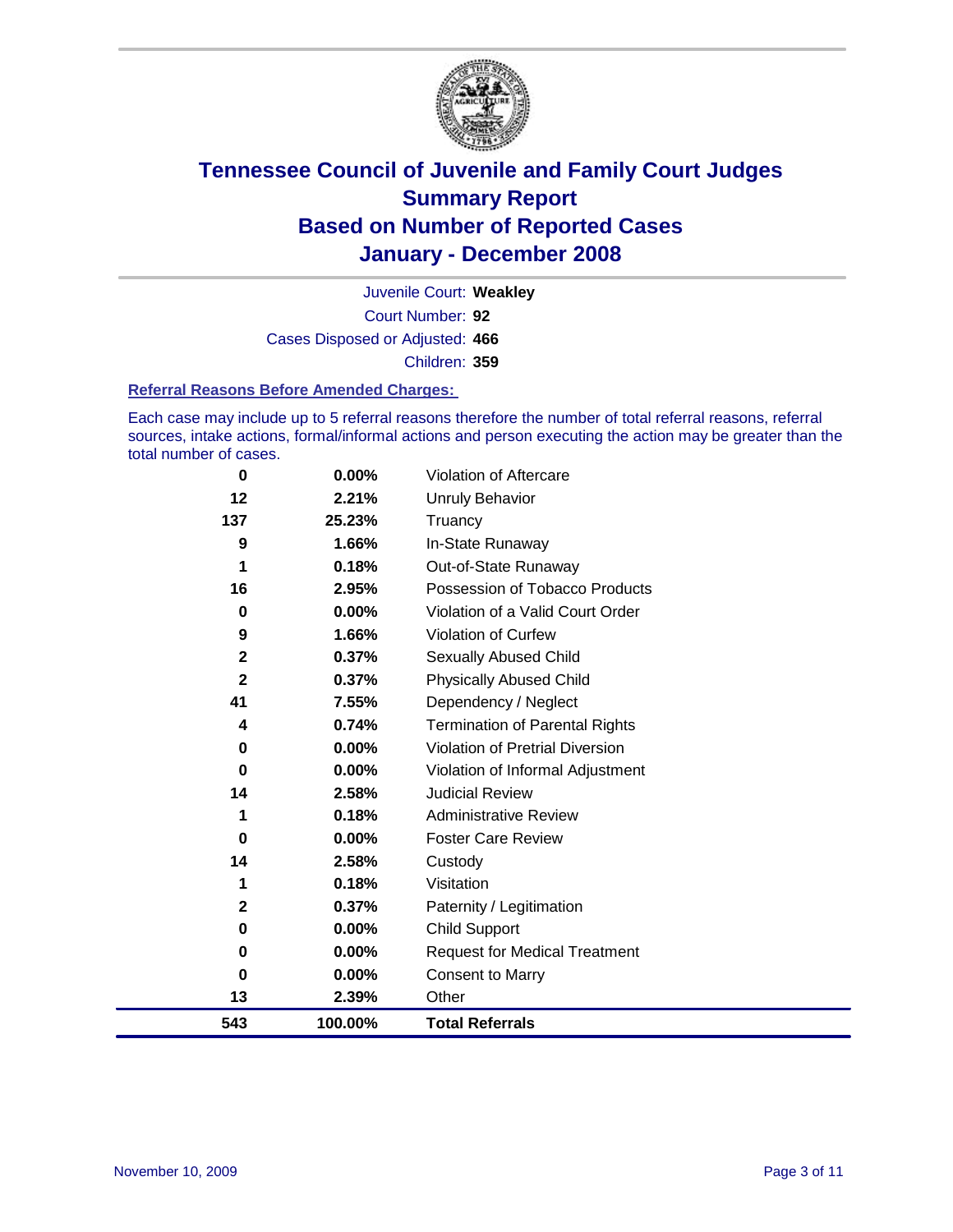

|                            |                                 | Juvenile Court: Weakley           |  |
|----------------------------|---------------------------------|-----------------------------------|--|
|                            |                                 | Court Number: 92                  |  |
|                            | Cases Disposed or Adjusted: 466 |                                   |  |
|                            |                                 | Children: 359                     |  |
| <b>Referral Sources: 1</b> |                                 |                                   |  |
| 242                        | 44.57%                          | Law Enforcement                   |  |
| 34                         | 6.26%                           | Parents                           |  |
| 3                          | 0.55%                           | <b>Relatives</b>                  |  |
| 1                          | 0.18%                           | Self                              |  |
| 149                        | 27.44%                          | School                            |  |
| 0                          | 0.00%                           | <b>CSA</b>                        |  |
| 60                         | 11.05%                          | <b>DCS</b>                        |  |
| 0                          | 0.00%                           | Other State Department            |  |
| 0                          | 0.00%                           | <b>District Attorney's Office</b> |  |
| 35                         | 6.45%                           | <b>Court Staff</b>                |  |
| 1                          | 0.18%                           | Social Agency                     |  |
| 1                          | 0.18%                           | <b>Other Court</b>                |  |
| 7                          | 1.29%                           | Victim                            |  |
| 9                          | 1.66%                           | Child & Parent                    |  |
| 0                          | 0.00%                           | Hospital                          |  |
| 0                          | 0.00%                           | Unknown                           |  |
| 1                          | 0.18%                           | Other                             |  |
| 543                        | 100.00%                         | <b>Total Referral Sources</b>     |  |

### **Age of Child at Referral: 2**

|     |          | Unknown            |  |
|-----|----------|--------------------|--|
| 0   | $0.00\%$ | Ages 19 and Over   |  |
| 65  | 18.11%   | Ages 17 through 18 |  |
| 108 | 30.08%   | Ages 15 through 16 |  |
| 47  | 13.09%   | Ages 13 through 14 |  |
| 31  | 8.64%    | Ages 11 through 12 |  |
| 108 | 30.08%   | Ages 10 and Under  |  |
|     |          | $0.00\%$<br>0      |  |

<sup>1</sup> If different than number of Referral Reasons (543), verify accuracy of your court's data.

<sup>2</sup> One child could be counted in multiple categories, verify accuracy of your court's data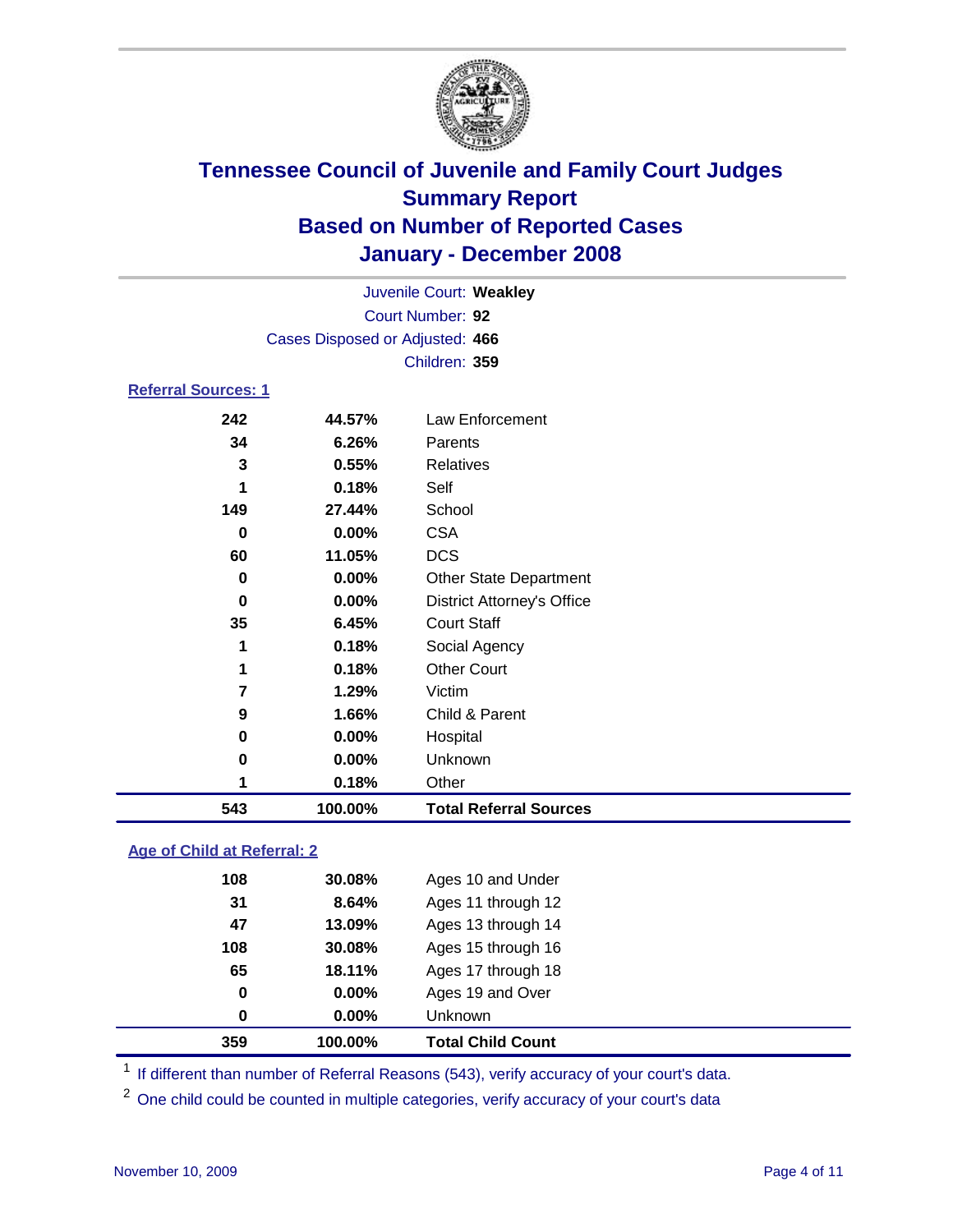

| Juvenile Court: Weakley                 |                                 |                          |  |  |  |
|-----------------------------------------|---------------------------------|--------------------------|--|--|--|
|                                         | Court Number: 92                |                          |  |  |  |
|                                         | Cases Disposed or Adjusted: 466 |                          |  |  |  |
|                                         |                                 | Children: 359            |  |  |  |
| Sex of Child: 1                         |                                 |                          |  |  |  |
| 217                                     | 60.45%                          | Male                     |  |  |  |
| 141                                     | 39.28%                          | Female                   |  |  |  |
| 1                                       | 0.28%                           | Unknown                  |  |  |  |
| 359                                     | 100.00%                         | <b>Total Child Count</b> |  |  |  |
| Race of Child: 1                        |                                 |                          |  |  |  |
| 296                                     | 82.45%                          | White                    |  |  |  |
| 44                                      | 12.26%                          | African American         |  |  |  |
| 0                                       | 0.00%                           | Native American          |  |  |  |
| $\bf{0}$                                | 0.00%                           | Asian                    |  |  |  |
| 3                                       | 0.84%                           | Mixed                    |  |  |  |
| 16                                      | 4.46%                           | Unknown                  |  |  |  |
| 359                                     | 100.00%                         | <b>Total Child Count</b> |  |  |  |
| <b>Hispanic Origin: 1</b>               |                                 |                          |  |  |  |
| 6                                       | 1.67%                           | Yes                      |  |  |  |
| 247                                     | 68.80%                          | <b>No</b>                |  |  |  |
| 106                                     | 29.53%                          | Unknown                  |  |  |  |
| 359                                     | 100.00%                         | <b>Total Child Count</b> |  |  |  |
| <b>School Enrollment of Children: 1</b> |                                 |                          |  |  |  |
| 318                                     | 88.58%                          | Yes                      |  |  |  |
| 24                                      | 6.69%                           | <b>No</b>                |  |  |  |
| 17                                      | 4.74%                           | Unknown                  |  |  |  |
| 359                                     | 100.00%                         | <b>Total Child Count</b> |  |  |  |

One child could be counted in multiple categories, verify accuracy of your court's data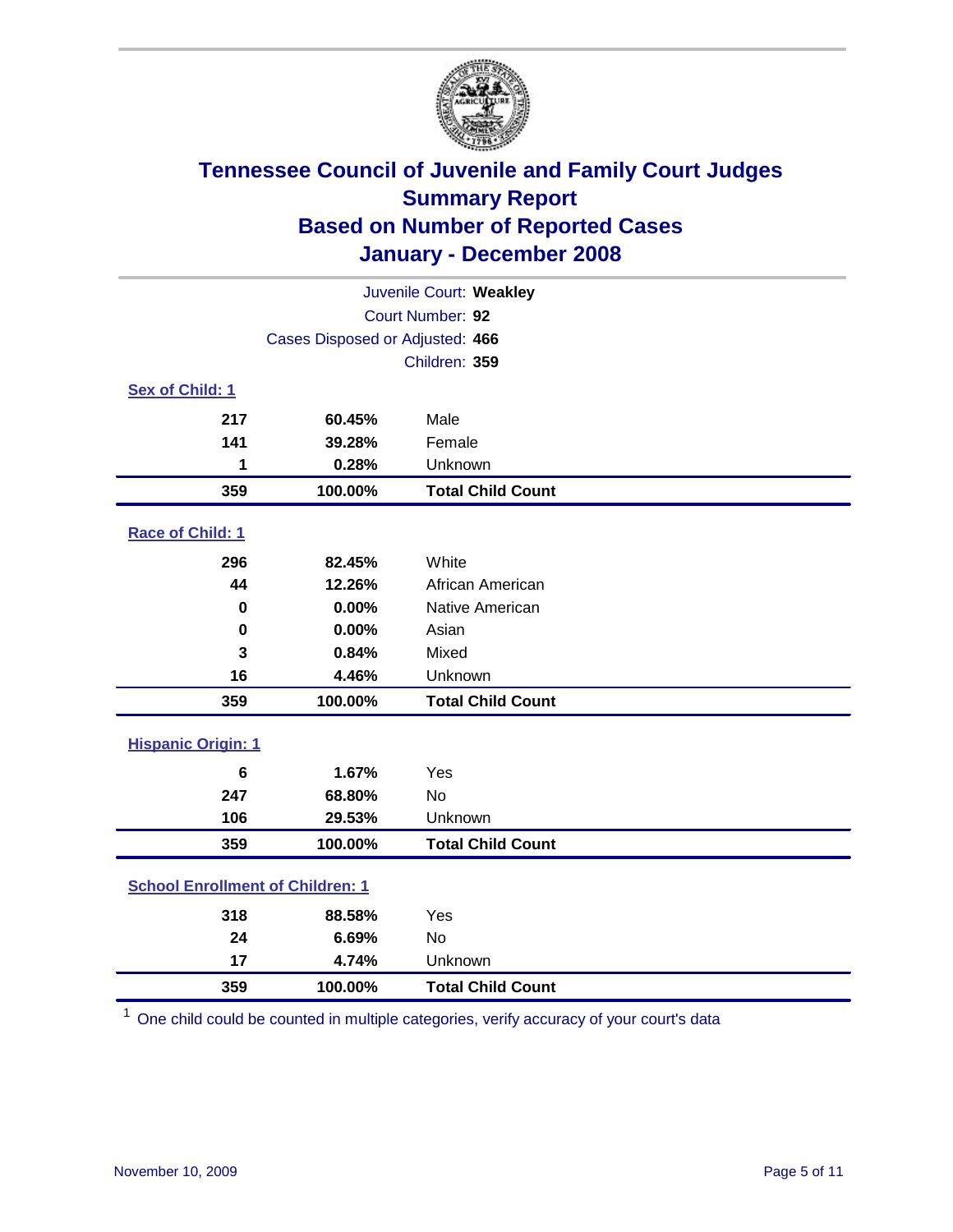

Court Number: **92** Juvenile Court: **Weakley** Cases Disposed or Adjusted: **466** Children: **359**

#### **Living Arrangement of Child at Time of Referral: 1**

| 359 | 100.00%  | <b>Total Child Count</b>     |
|-----|----------|------------------------------|
| 4   | 1.11%    | Other                        |
| 13  | 3.62%    | Unknown                      |
| 0   | $0.00\%$ | Independent                  |
| 0   | 0.00%    | In an Institution            |
| 2   | 0.56%    | In a Residential Center      |
| 0   | $0.00\%$ | In a Group Home              |
| 23  | 6.41%    | With Foster Family           |
| 2   | 0.56%    | With Adoptive Parents        |
| 28  | 7.80%    | <b>With Relatives</b>        |
| 48  | 13.37%   | With Father                  |
| 157 | 43.73%   | With Mother                  |
| 12  | 3.34%    | With Mother and Stepfather   |
| 10  | 2.79%    | With Father and Stepmother   |
| 60  | 16.71%   | With Both Biological Parents |
|     |          |                              |

#### **Type of Detention: 2**

| 466 | 100.00%  | <b>Total Detention Count</b> |
|-----|----------|------------------------------|
| 0   | $0.00\%$ | Other                        |
| 433 | 92.92%   | Does Not Apply               |
| 4   | 0.86%    | <b>Unknown</b>               |
| 0   | 0.00%    | Psychiatric Hospital         |
| 0   | $0.00\%$ | Jail - No Separation         |
| 0   | $0.00\%$ | Jail - Partial Separation    |
| 0   | $0.00\%$ | Jail - Complete Separation   |
| 10  | 2.15%    | Juvenile Detention Facility  |
| 19  | 4.08%    | Non-Secure Placement         |
|     |          |                              |

<sup>1</sup> One child could be counted in multiple categories, verify accuracy of your court's data

<sup>2</sup> If different than number of Cases (466) verify accuracy of your court's data.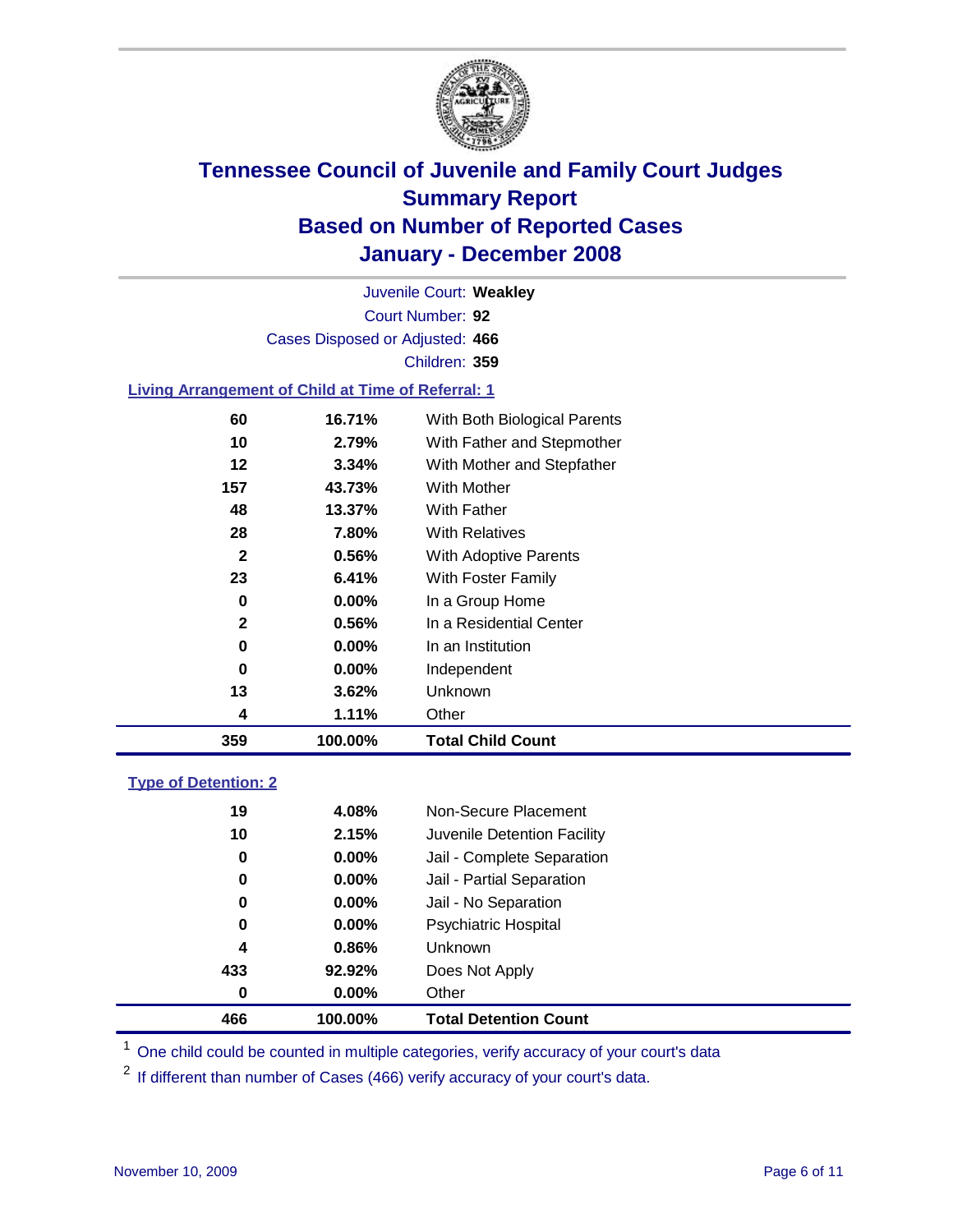

|                                                    | Juvenile Court: Weakley         |                                      |  |  |  |
|----------------------------------------------------|---------------------------------|--------------------------------------|--|--|--|
|                                                    | Court Number: 92                |                                      |  |  |  |
|                                                    | Cases Disposed or Adjusted: 466 |                                      |  |  |  |
|                                                    |                                 | Children: 359                        |  |  |  |
| <b>Placement After Secure Detention Hearing: 1</b> |                                 |                                      |  |  |  |
| 9                                                  | 1.93%                           | Returned to Prior Living Arrangement |  |  |  |
| 1                                                  | 0.21%                           | Juvenile Detention Facility          |  |  |  |
| 0                                                  | 0.00%                           | Jail                                 |  |  |  |
| 0                                                  | 0.00%                           | Shelter / Group Home                 |  |  |  |
| $\mathbf{2}$                                       | 0.43%                           | <b>Foster Family Home</b>            |  |  |  |
| 1                                                  | 0.21%                           | Psychiatric Hospital                 |  |  |  |
| 20                                                 | 4.29%                           | Unknown                              |  |  |  |
| 433                                                | 92.92%                          | Does Not Apply                       |  |  |  |
| 0                                                  | 0.00%                           | Other                                |  |  |  |
| 466                                                | 100.00%                         | <b>Total Placement Count</b>         |  |  |  |
|                                                    |                                 |                                      |  |  |  |
| <b>Intake Actions: 2</b>                           |                                 |                                      |  |  |  |
| 514                                                | 94.66%                          | <b>Petition Filed</b>                |  |  |  |
| 0                                                  | 0.00%                           | <b>Motion Filed</b>                  |  |  |  |
| 16                                                 | 2.95%                           | <b>Citation Processed</b>            |  |  |  |
| 1                                                  | 0.18%                           | Notification of Paternity Processed  |  |  |  |
| 8                                                  | 1.47%                           | Scheduling of Judicial Review        |  |  |  |
| 0                                                  | 0.00%                           | Scheduling of Administrative Review  |  |  |  |
| 0                                                  | 0.00%                           | Scheduling of Foster Care Review     |  |  |  |
| 0                                                  | 0.00%                           | Unknown                              |  |  |  |
| 3                                                  | 0.55%                           | Does Not Apply                       |  |  |  |
| 1                                                  | 0.18%                           | Other                                |  |  |  |
| 543                                                | 100.00%                         | <b>Total Intake Count</b>            |  |  |  |

<sup>1</sup> If different than number of Cases (466) verify accuracy of your court's data.

<sup>2</sup> If different than number of Referral Reasons (543), verify accuracy of your court's data.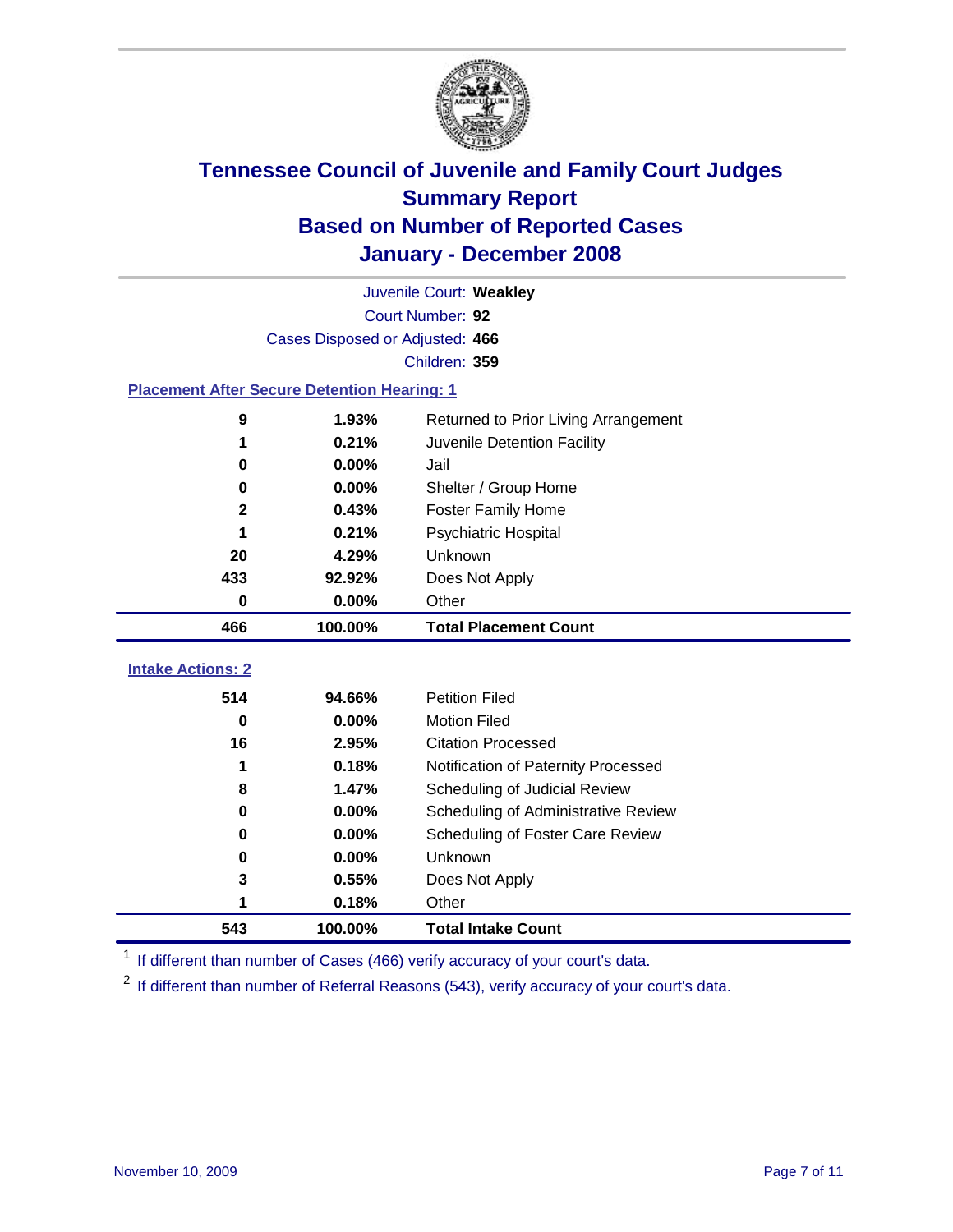

Court Number: **92** Juvenile Court: **Weakley** Cases Disposed or Adjusted: **466** Children: **359**

### **Last Grade Completed by Child: 1**

| 359            | 100.00% | <b>Total Child Count</b>     |
|----------------|---------|------------------------------|
| $\bf{0}$       | 0.00%   | Other                        |
| 62             | 17.27%  | Unknown                      |
| 26             | 7.24%   | <b>Never Attended School</b> |
| 1              | 0.28%   | Graduated                    |
| 1              | 0.28%   | <b>GED</b>                   |
| $\bf{0}$       | 0.00%   | Non-Graded Special Ed        |
| 6              | 1.67%   | 12th Grade                   |
| 20             | 5.57%   | 11th Grade                   |
| 33             | 9.19%   | 10th Grade                   |
| 43             | 11.98%  | 9th Grade                    |
| 38             | 10.58%  | 8th Grade                    |
| 20             | 5.57%   | 7th Grade                    |
| 24             | 6.69%   | 6th Grade                    |
| 12             | 3.34%   | 5th Grade                    |
| $\overline{7}$ | 1.95%   | 4th Grade                    |
| 10             | 2.79%   | 3rd Grade                    |
| 14             | 3.90%   | 2nd Grade                    |
| 10             | 2.79%   | 1st Grade                    |
| 27             | 7.52%   | Kindergarten                 |
| 1              | 0.28%   | Preschool                    |
| 4              | 1.11%   | Too Young for School         |

### **Enrolled in Special Education: 1**

| 15<br>83 | 4.18%<br>23.12% | Yes<br>No                |
|----------|-----------------|--------------------------|
| 261      | 72.70%          | Unknown                  |
| 359      | 100.00%         | <b>Total Child Count</b> |

One child could be counted in multiple categories, verify accuracy of your court's data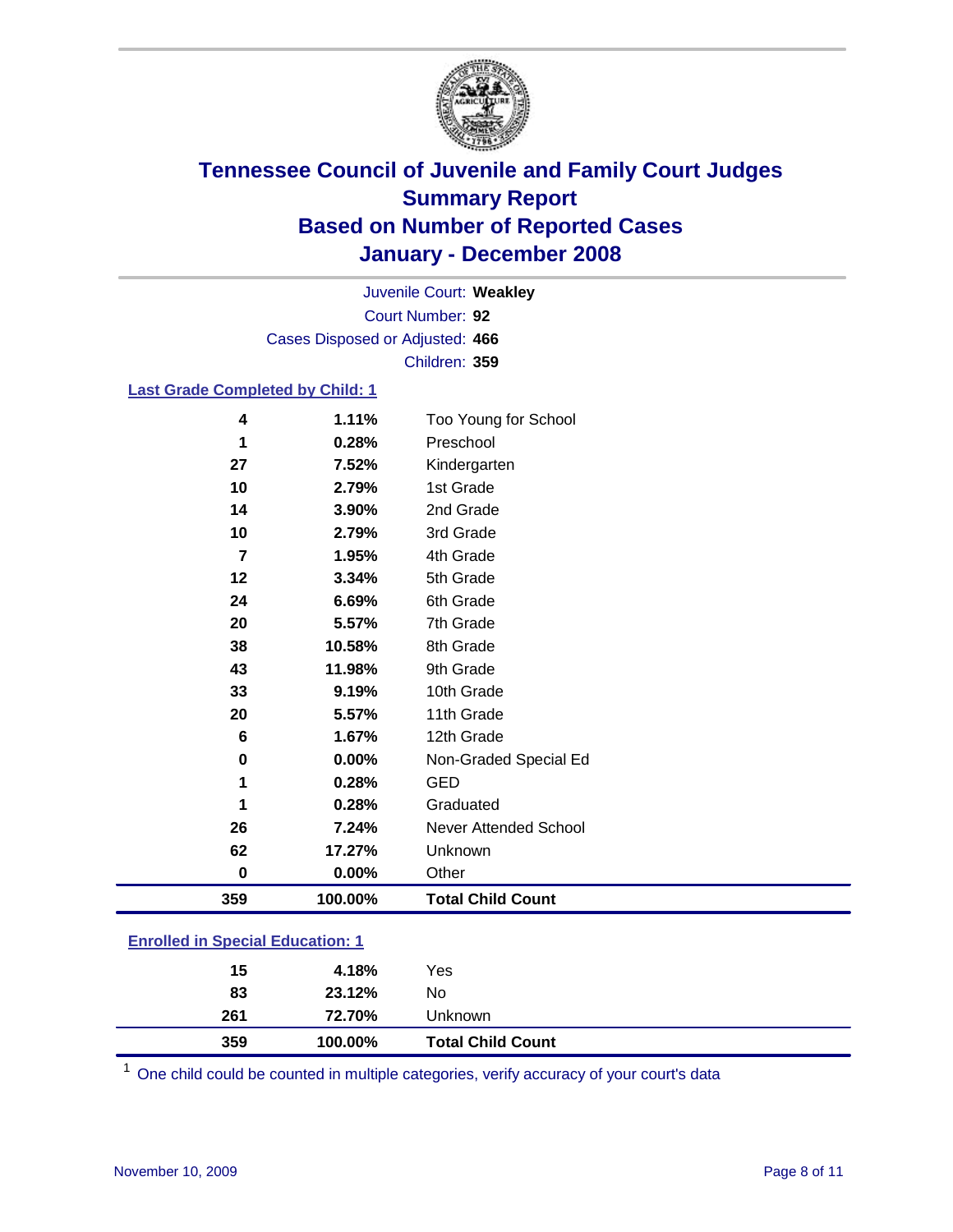

| Juvenile Court: Weakley      |                                 |                           |  |  |  |
|------------------------------|---------------------------------|---------------------------|--|--|--|
|                              | Court Number: 92                |                           |  |  |  |
|                              | Cases Disposed or Adjusted: 466 |                           |  |  |  |
|                              |                                 | Children: 359             |  |  |  |
| <b>Action Executed By: 1</b> |                                 |                           |  |  |  |
| 441                          | 81.22%                          | Judge                     |  |  |  |
| 8                            | 1.47%                           | Referee                   |  |  |  |
| 94                           | 17.31%                          | <b>YSO</b>                |  |  |  |
| 0                            | $0.00\%$                        | Other                     |  |  |  |
| 0                            | $0.00\%$                        | Unknown                   |  |  |  |
| 543                          | 100.00%                         | <b>Total Action Count</b> |  |  |  |

### **Formal / Informal Actions: 1**

| 99  | 18.23%   | Dismissed                                        |
|-----|----------|--------------------------------------------------|
| 5   | 0.92%    | Retired / Nolle Prosequi                         |
| 185 | 34.07%   | <b>Complaint Substantiated Delinquent</b>        |
| 13  | 2.39%    | <b>Complaint Substantiated Status Offender</b>   |
| 45  | 8.29%    | <b>Complaint Substantiated Dependent/Neglect</b> |
| 1   | 0.18%    | <b>Complaint Substantiated Abused</b>            |
| 0   | 0.00%    | <b>Complaint Substantiated Mentally III</b>      |
| 138 | 25.41%   | Informal Adjustment                              |
|     | 0.18%    | <b>Pretrial Diversion</b>                        |
| 0   | $0.00\%$ | <b>Transfer to Adult Court Hearing</b>           |
| 0   | $0.00\%$ | Charges Cleared by Transfer to Adult Court       |
| 22  | 4.05%    | Special Proceeding                               |
| 14  | 2.58%    | <b>Review Concluded</b>                          |
| 17  | 3.13%    | Case Held Open                                   |
| 3   | 0.55%    | Other                                            |
| 0   | $0.00\%$ | <b>Unknown</b>                                   |
| 543 | 100.00%  | <b>Total Action Count</b>                        |

<sup>1</sup> If different than number of Referral Reasons (543), verify accuracy of your court's data.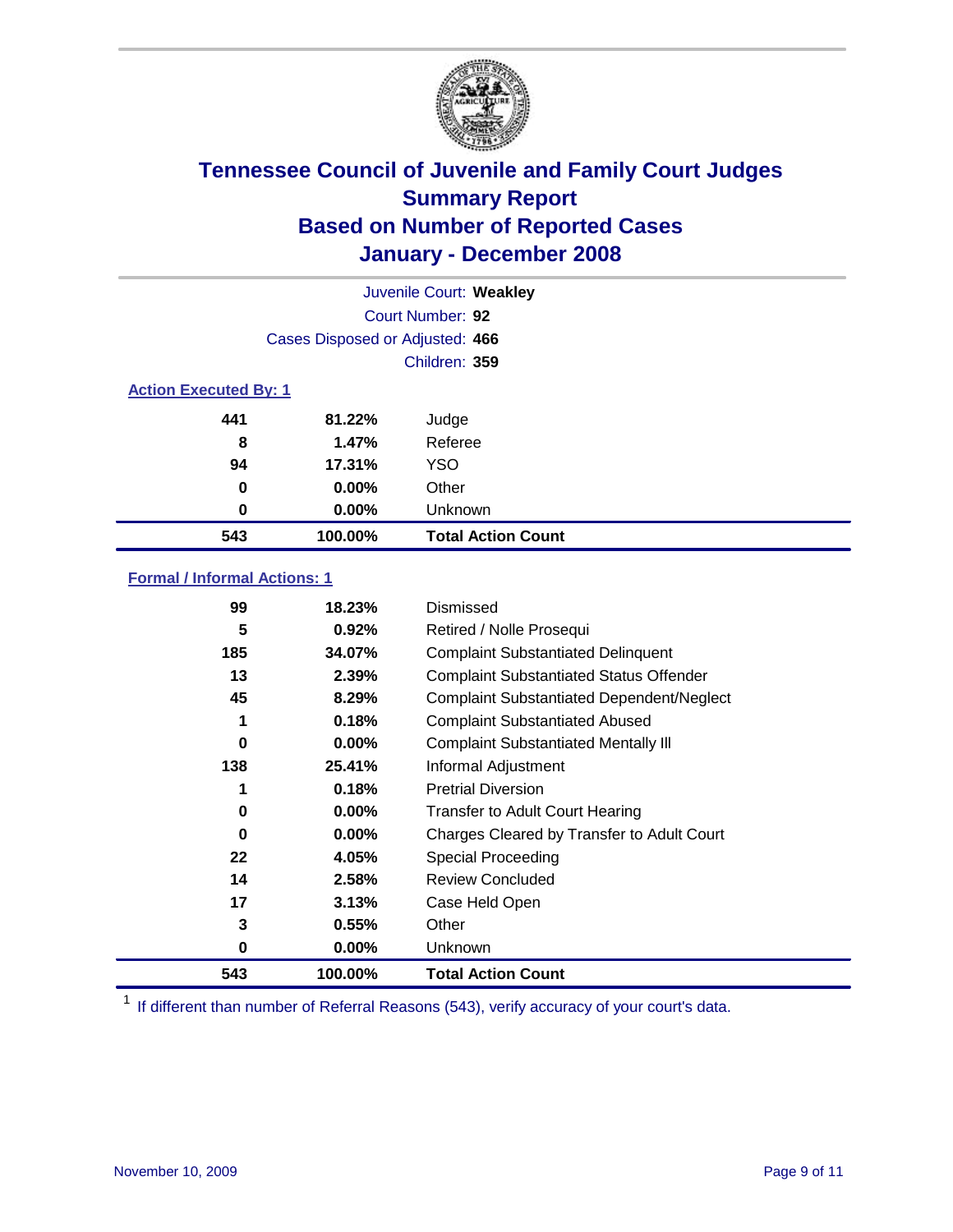

|                       |                                 | Juvenile Court: Weakley                               |
|-----------------------|---------------------------------|-------------------------------------------------------|
|                       |                                 | Court Number: 92                                      |
|                       | Cases Disposed or Adjusted: 466 |                                                       |
|                       |                                 | Children: 359                                         |
| <b>Case Outcomes:</b> |                                 | There can be multiple outcomes for one child or case. |
| 110                   | 11.43%                          | Case Dismissed                                        |
| 1                     | 0.10%                           | Case Retired or Nolle Prosequi                        |
| 136                   | 14.14%                          | Warned / Counseled                                    |
| 23                    | 2.39%                           | <b>Held Open For Review</b>                           |
| 63                    | 6.55%                           | Supervision / Probation to Juvenile Court             |
| 6                     | 0.62%                           | <b>Probation to Parents</b>                           |
| 0                     | 0.00%                           | Referral to Another Entity for Supervision / Service  |
| 9                     | 0.94%                           | Referred for Mental Health Counseling                 |
| 12                    | 1.25%                           | Referred for Alcohol and Drug Counseling              |
| 8                     | 0.83%                           | Referred to Alternative School                        |
| 1                     | 0.10%                           | Referred to Private Child Agency                      |
| 0                     | 0.00%                           | Referred to Defensive Driving School                  |
| 19                    | 1.98%                           | Referred to Alcohol Safety School                     |
| 14                    | 1.46%                           | Referred to Juvenile Court Education-Based Program    |
| 1                     | 0.10%                           | Driver's License Held Informally                      |
| 0                     | 0.00%                           | <b>Voluntary Placement with DMHMR</b>                 |
| 1                     | 0.10%                           | <b>Private Mental Health Placement</b>                |
| 0                     | 0.00%                           | Private MR Placement                                  |
| 1                     | 0.10%                           | Placement with City/County Agency/Facility            |
| 4                     | 0.42%                           | Placement with Relative / Other Individual            |
| 55                    | 5.72%                           | Fine                                                  |
| 22                    | 2.29%                           | <b>Public Service</b>                                 |
| 29                    | 3.01%                           | Restitution                                           |
| 0                     | 0.00%                           | <b>Runaway Returned</b>                               |
| 15                    | 1.56%                           | No Contact Order                                      |
| 0                     | $0.00\%$                        | Injunction Other than No Contact Order                |
| 45                    | 4.68%                           | <b>House Arrest</b>                                   |
| 36                    | 3.74%                           | <b>Court Defined Curfew</b>                           |
| 2                     | 0.21%                           | Dismissed from Informal Adjustment                    |
| 0                     | 0.00%                           | <b>Dismissed from Pretrial Diversion</b>              |
| 1                     | 0.10%                           | Released from Probation                               |
| 0                     | 0.00%                           | <b>Transferred to Adult Court</b>                     |
| 0                     | $0.00\%$                        | <b>DMHMR Involuntary Commitment</b>                   |
|                       |                                 |                                                       |